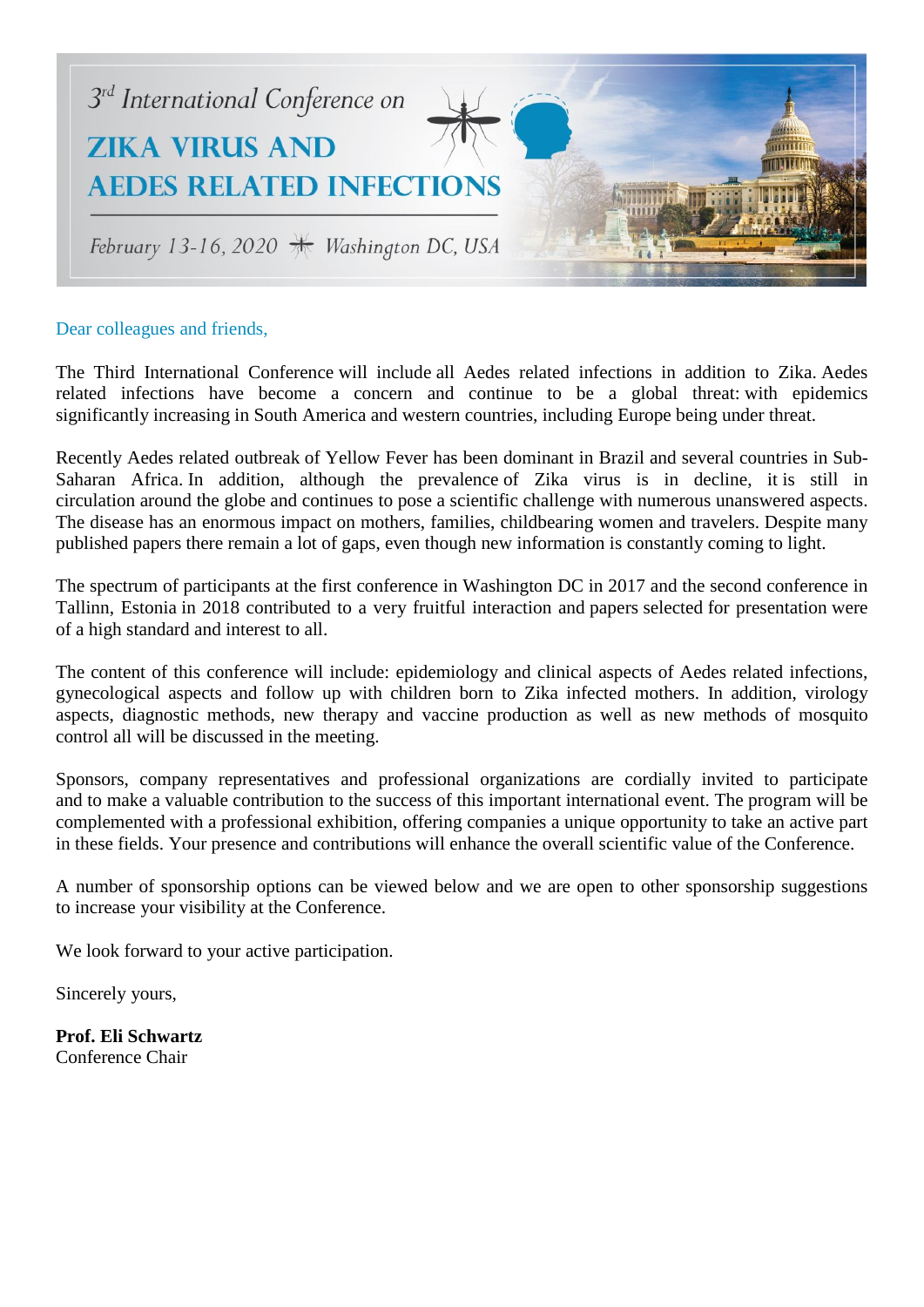

minu

# February 13-16, 2020 \* Washington DC, USA

### **ORGANIZING COMMITTEE**

| Eli Schwartz<br><b>Conference Chair</b>    | The Center for Geographic Medicine and Tropical Diseases,<br>The Chaim Sheba Medical Center, Tel Hashomer, Israel                                                                                                                                                                                                                                                                       |  |
|--------------------------------------------|-----------------------------------------------------------------------------------------------------------------------------------------------------------------------------------------------------------------------------------------------------------------------------------------------------------------------------------------------------------------------------------------|--|
| Silvio D. Pitlik<br><b>Special Advisor</b> | Weizmann Institute of Science, Rehovot, Israel                                                                                                                                                                                                                                                                                                                                          |  |
| <b>Celine Gossner</b>                      | Senior Expert Emerging and Vector-borne Diseases, Surveillance and Response Support<br>Unit, European Centre for Disease Prevention and Control (ECDC), Solna, Sweden                                                                                                                                                                                                                   |  |
| <b>Martin P. Grobusch</b>                  | Chair, Tropical Medicine and Travel Medicine; Head, Center for Tropical Medicine and<br>Travel Medicine, Department of Infectious Diseases, Division of Internal Medicine,<br>Amsterdam University Medical Centers, University of Amsterdam, The Netherlands                                                                                                                            |  |
| Duane J. Gubler                            | Emeritus Professor, Programme in Emerging Infectious Diseases,<br>Duke-NUS Medical School, Singapore                                                                                                                                                                                                                                                                                    |  |
| Nabila Jabrane-Ferrat                      | Group Leader: Immunology of Human Pregnancy,<br>Centre de physiopathologie de Toulouse Purpan, INSERM U1043 – CNRS UMR5282 –<br>Université Toulouse III, CHU Purpan, Toulouse, France                                                                                                                                                                                                   |  |
| <b>Natan Keller</b>                        | Vice chairman, Ethical Review Board, The Chaim Sheba Medical Center,<br>Tel Hashomer, Israel                                                                                                                                                                                                                                                                                            |  |
| <b>Didier Musso</b>                        | <b>IHU-Méditerranée</b><br>Aix Marseille University, IRD, AP-HM, SSA, VITROME,<br>infection, Marseille, France                                                                                                                                                                                                                                                                          |  |
| <b>Eskild Petersen</b>                     | Tropical Medicine, Institute of Clinical Medicine, Aarhus University, Denmark;<br>Department of Infectious Diseases, The Royal Hospital, Muscat,<br>Sultanate of Oman                                                                                                                                                                                                                   |  |
| <b>David Alan Schwartz</b>                 | Clinical Professor, Medical College of Georgia, Augusta, United States;<br>Springer Nature Series Editor, "Global Maternal and Child Health: Medical,<br>Anthropological and Public Health Perspectives"                                                                                                                                                                                |  |
| Celina Turchi-Martelli                     | Microcephaly Epidemic Research Group,<br>Instituto de Pesquisa Aggeu Magalhaes, Fiocruz Pernambuco, Recife, Brazil                                                                                                                                                                                                                                                                      |  |
| <b>Pedro F. C. Vasconcelos</b>             | Director, Instituto Evandro Chagas, SVS/Ministry of Health;<br>Director, PAHO/WHO CC for Arbovirus Research & Diagnostic Reference, Department<br>of Arbovirology and Hemorrhagic Fevers, Evandro Chagas Institute, Ministry of Health,<br>Brazil; Member of the Brazilian Academy of Science; International Honoray Member<br>of the American Society of Tropical Medicine and Hygiene |  |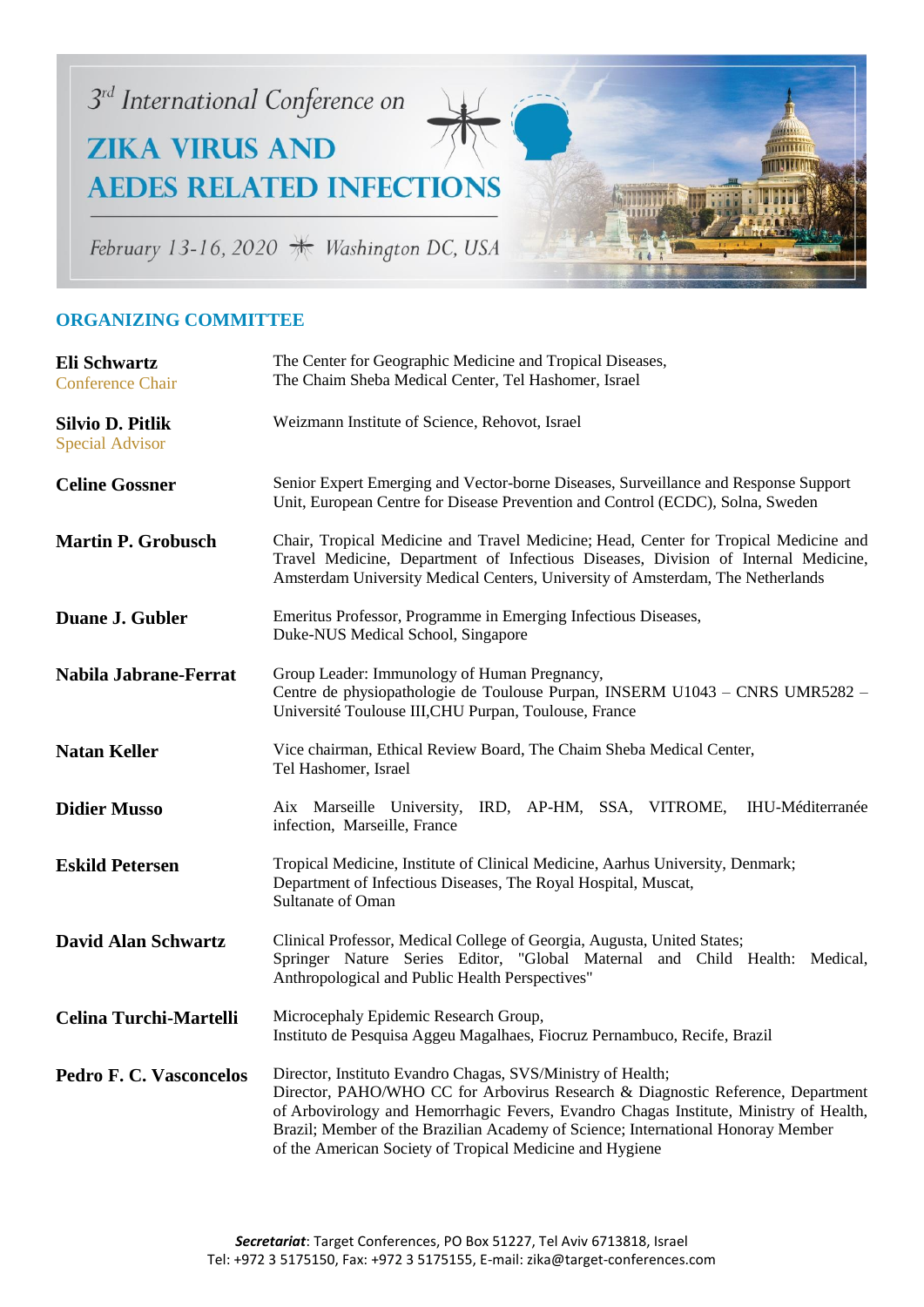

### **SPONSORSHIP OPPORTUNITIES**

The Conference organizers recognize the importance of cooperation between science and industry and the valuable contribution made by sponsoring companies and organizations. Sponsorship Packages are as follows:

### **Platinum Support Level, US\$ 20,000: Company Supported Lunch Symposium**

A Company Supported Lunch Symposium is a program of up to 60 minutes. The plenary session will take place with no other Conference activities in parallel. The content needs to be approved by the Conference Scientific Committee. Please note:

- The supporting company will bear all F&B costs for participants attending the symposium.
- In addition to the support fee the supporting company must cover all speakers' expenses including registration, accommodation and travel expenses.

#### **The following rights will be granted to the Sponsor of this category:**

60 minutes Company Supported Symposium

- Time slot in the Program will be allocated on a "first come, first served basis"
- Hall rental, stage and standard audio / visual equipment
- Symposium program will be included in a designated industry section of the Program (subject to receipt by publishing deadline, clearly indicated in the Program as: "Company Supported Symposium").

#### Registrations

 4 complimentary registrations for company delegates to attend coffee breaks, lunches and scientific sessions as per the Program. Names to be submitted in advance.

#### Exhibition Space

- Double exhibition space  $6X2$  meters, according to availability
- Area will be allocated on a "first come, first served basis"
- Includes 2 tables, 4 chairs, electricity point

#### Advertisement

Symposium website

- Acknowledgement as Platinum Sponsor with Sponsor's logo and hyperlink
- Inclusion of Company Supported Symposium program

#### Delegate Kit

 1 piece of promotional material (up to 8 A4 pages, responsibility of the sponsor) will be distributed to all conference participants in the delegate kit. Content to be approved by the Organizers.

#### Symposium booklet

- Acknowledgement as Platinum Sponsor with Sponsor's logo in the Industry Support and Exhibition section of the Program
- A color page advertisement (inside back cover / inside page, according to availability)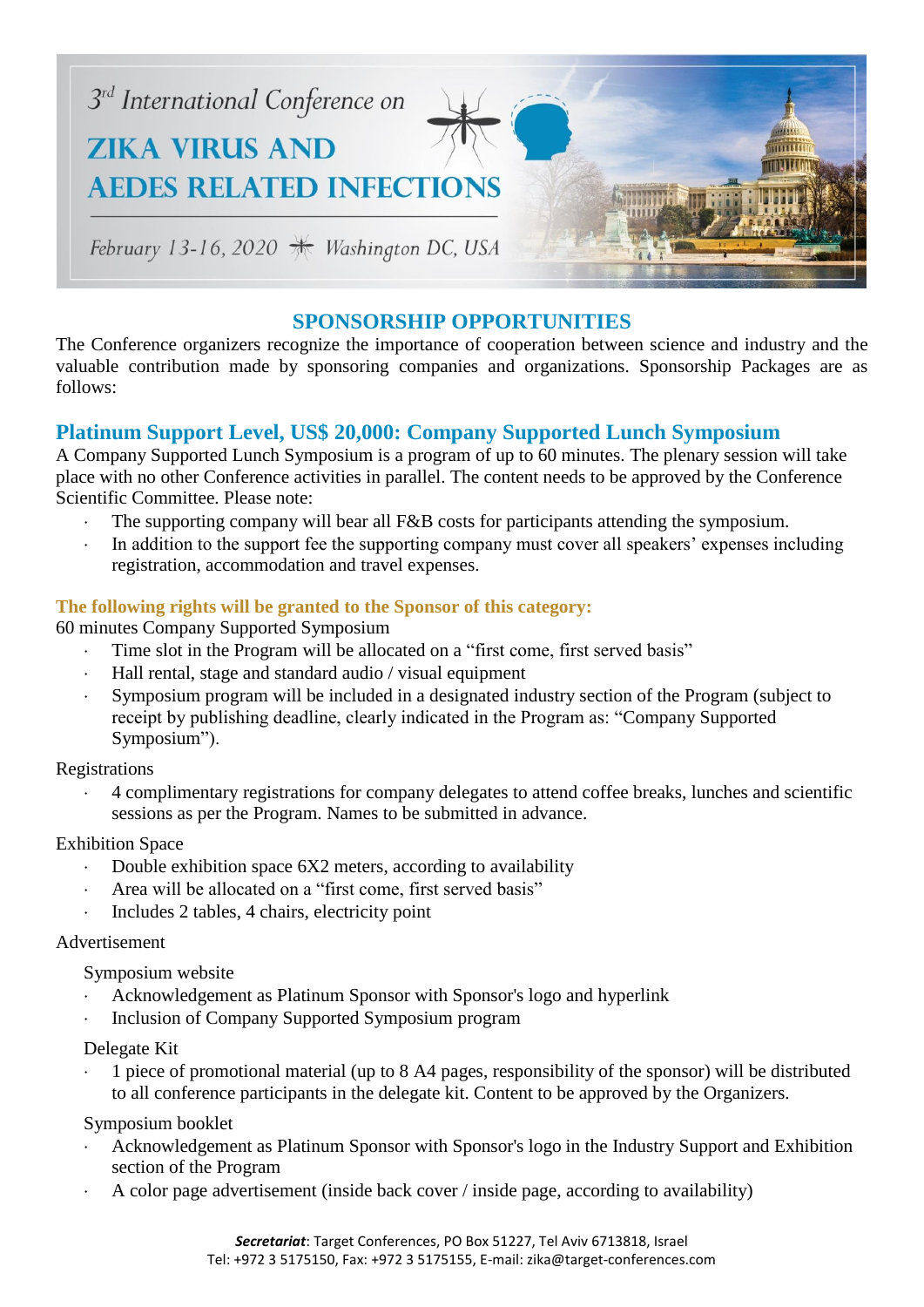

## **Gold Support Level: US\$10,000**

**The following rights will be granted to the Sponsor of this category:**

#### Exhibition Space

- Standard exhibition space 3X2 meters, according to availability
- Area will be allocated on a "first come, first served basis"
- Includes 1 table, 2 chairs, electricity point

#### Registrations

 2 complimentary registrations for company delegates to attend coffee breaks, lunches and scientific sessions as per the Program. Names to be submitted in advance.

#### Advertisement

Symposium website

Acknowledgement as Gold Sponsor with Sponsor's logo and hyperlink

Delegate Kit

 1 piece of promotional material (up to 8 A4 pages, responsibility of the sponsor) will be distributed to all conference participants in the delegate kit. Content to be approved by the Organizers.

#### Symposium booklet

- Acknowledgement as Gold Sponsor with Sponsor's logo in the Industry Support and Exhibition section of the Program
- A full page, colored Sponsor advertisement in the final program (only inside ads)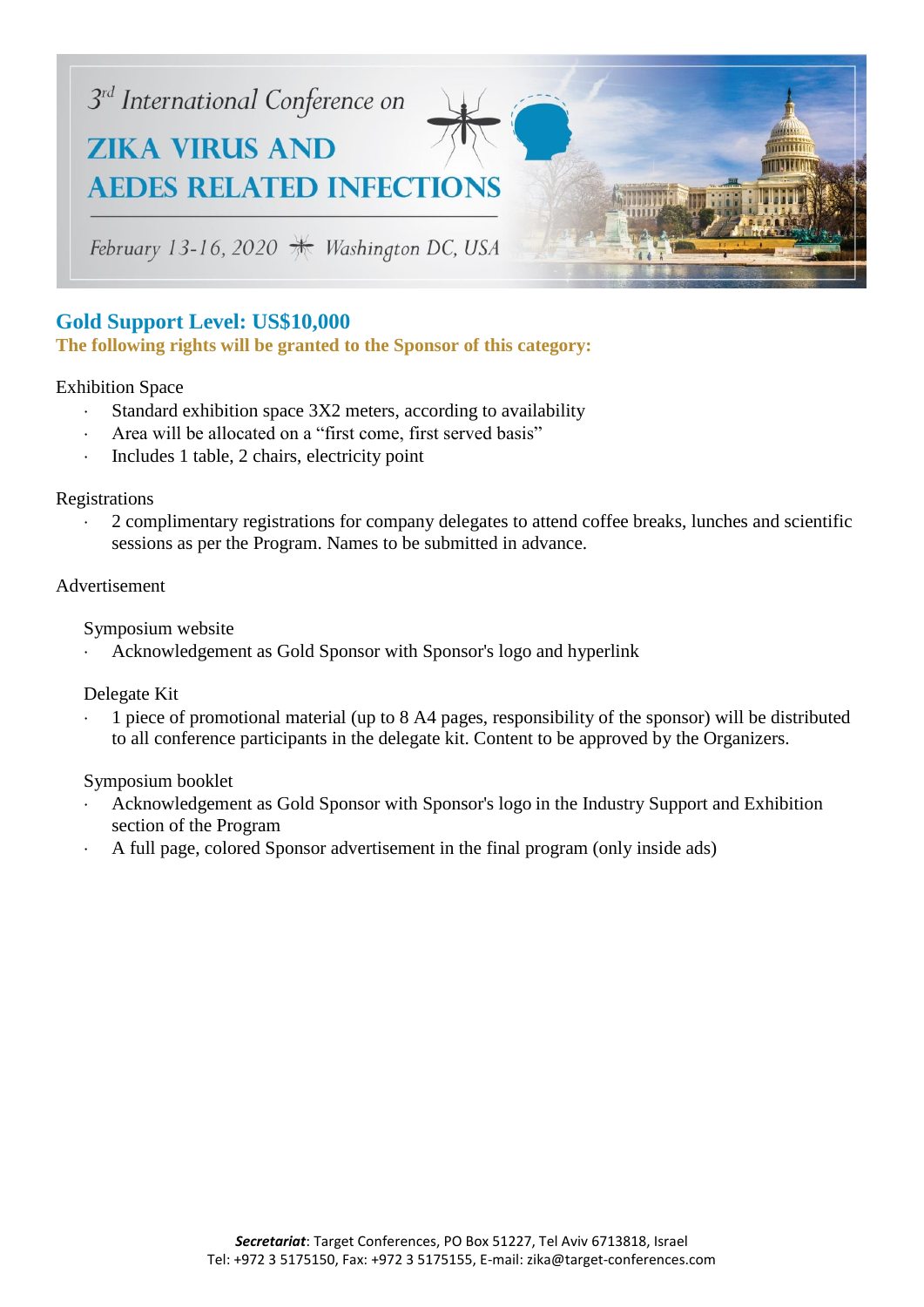

### **Silver Support Level: US\$5,000**

- **Each of the following packages is exclusive.**
- **Supporters will be acknowledged as Silver Sponsor in the Industry Support and Exhibition section of the Program and on the Conference website with hyperlink to Supporter's homepage.**

### **Mobile App**

The Conference App engages attendees with personalized planning tools and real-time event updates. The App includes the scientific program, abstracts, speaker info, participant lists, and a personalized scheduler.

Supporter will be recognized on the home screen with ˝Supported by...˝ with Supporter's logo

#### **E-Poster Stations**

E-posters will be displayed for the duration of the Conference.

- Dedicated signage with the company's logo will be displayed at the E-poster stations area.
- Opportunity to provide sponsor's mouse pad at each station.
- Opportunity to display sponsor's logo on screensavers at each station.

### **Conference Bags**

Conference bags will be given to each Conference participant.

- The bag will bear the sponsor's and Conference logos.
- 1 piece of promotional material (up to 8 A4 pages, responsibility of the sponsor) may be inserted in the Conference bags. Content to be approved by the Organizers.

### **Conference Lanyards**

Supporter will be recognized on the lanyards with a company logo.

### **Notepads and Pens**

The supporter will provide notepads and pens in addition to a support fee. Quantity to be confirmed by the Organizer. This item must be approved by the organizer as well as the Conference's Organizing Committee prior to the production. Otherwise, the organizer will have the right to produce these items and charges will be covered by the Supporter. It will be the company's responsibility to pay the relevant tax, shipping and any other extraneous charges.

- Supporter's logo and name on notepads and pens
- Inclusion in the delegates kit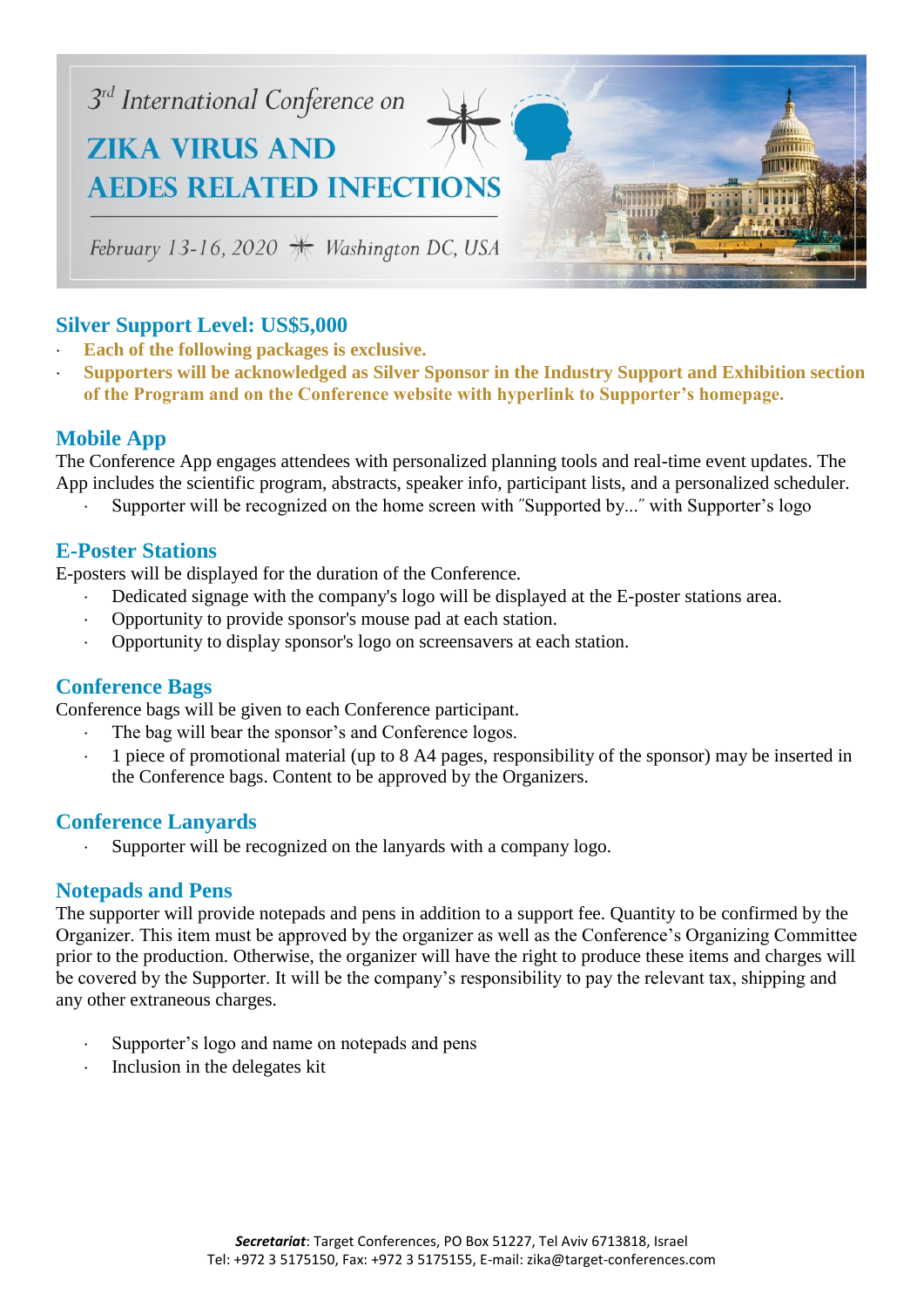

### **Bronze Support Level: US\$2,000**

**Supporters of the following categories will be acknowledged as Bronze Sponsor in the Industry Support and Exhibition section of the Program and on the Conference website with hyperlink to Supporter's homepage.**

#### **Promotional Insert**

- 1 piece of promotional material will be distributed to all conference participants in the Conference kit
- Design, production and delivery are the responsibility of the sponsor. Content to be approved by the Organizer.

### **Advertisement on Final Program Booklet**

- Inside Page one sided color page
- Placement in the program is on a "first come, first served basis"

### **Exhibition Space: US\$3,000**

**Exhibitors will be acknowledged as such in the Industry Support and Exhibition section of the Program and on the Conference website with hyperlink to Supporter's homepage.**

The following rights will be granted to the exhibiting company:

- Standard exhibition space (3X2 meters)
- 1 table, 2 chairs, electricity point
- 2 complimentary exhibitor registrations to attend coffee breaks and lunches as per the Program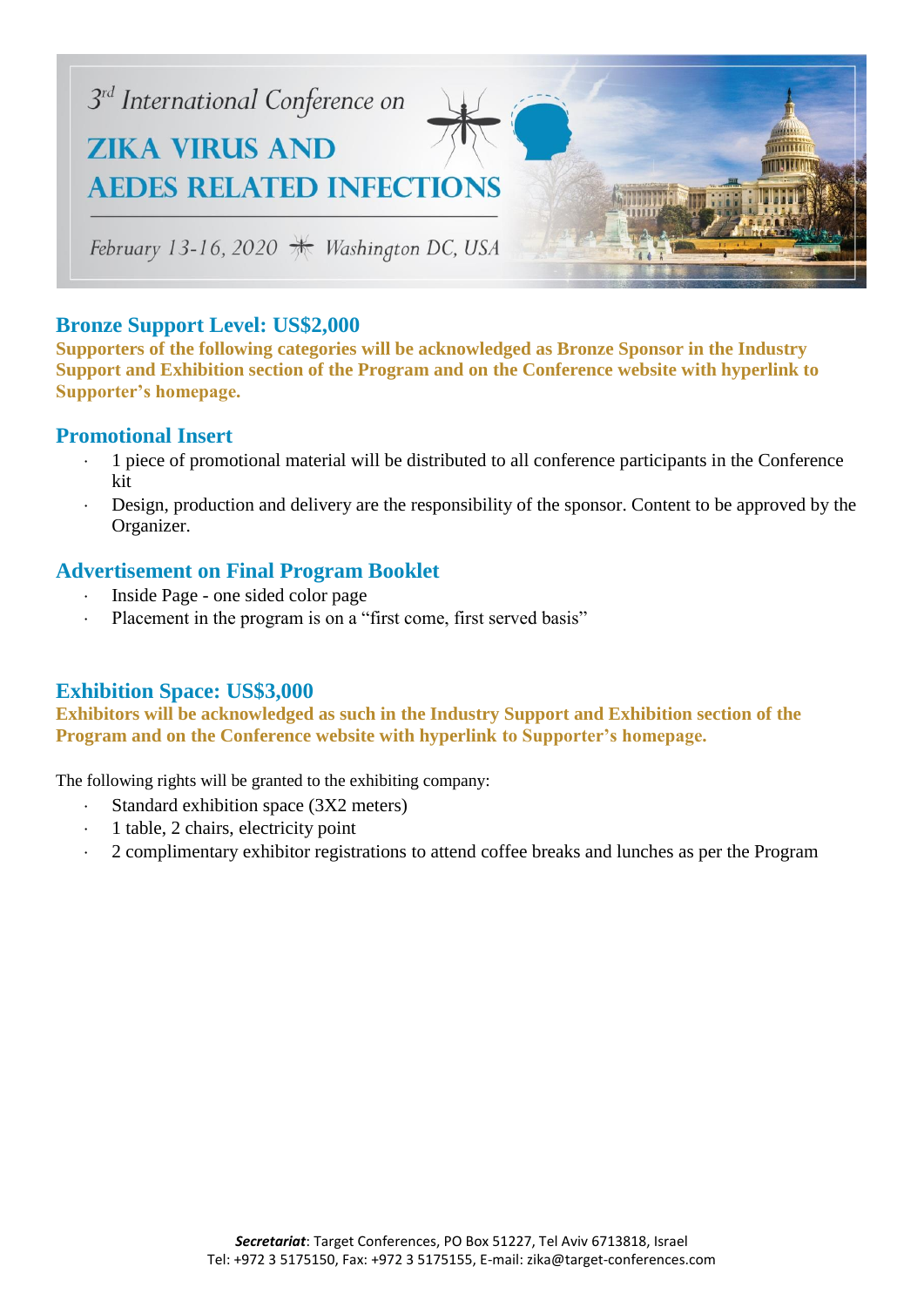

### **Further Information**

Apart from the advertised sponsorship items, individual packages can also be arranged by contacting the Conference Secretariat: Target Conference Ltd. **TARGET CONFERENCES:** e-mail: [zika@target-conferences.com](mailto:zika@target-conferences.com) CONVENTIONS . TOURS (GROUPS & FITs) . INCENTIVES Tel: +972 3 5175150 ext. 609 , Fax: +972 3 5175155

### **Payment and Terms**

### **Application**

Please complete the enclosed application form. Upon receipt, Target Conferences Ltd. will send you a written confirmation of your application together with an invoice for 50% of the total cost of the sponsorship.

#### **Conditions of Payment**

- Initial deposit of 50% is due with your confirmation in the form of a bank transfer or check.
- Balance of payment is due by November 13, 2019.
- Reservations made after November 13, 2019 will be subject to 100% payment upon reservations.
- All payments must be received before the start date of the Conference. Should the Supporter fail to complete payments prior to the commencement of the Conference, the Organizer will be entitled to cancel the reservation while cancellation will be subject to cancellation fees as determined below.
- Please note that bank charges are the responsibility of the payee.
- Kindly note that payments coming from Israel will be added 17% VAT by law.

### **Cancellation Policy**

Cancellation or modification of items must be made in writing to Target Conferences Ltd.

If cancellation is received until November 13, 2019 then the 50 % deposit will be retained. If the cancellation is received after November 13, 2019, then the full sponsorship amount will be payable.